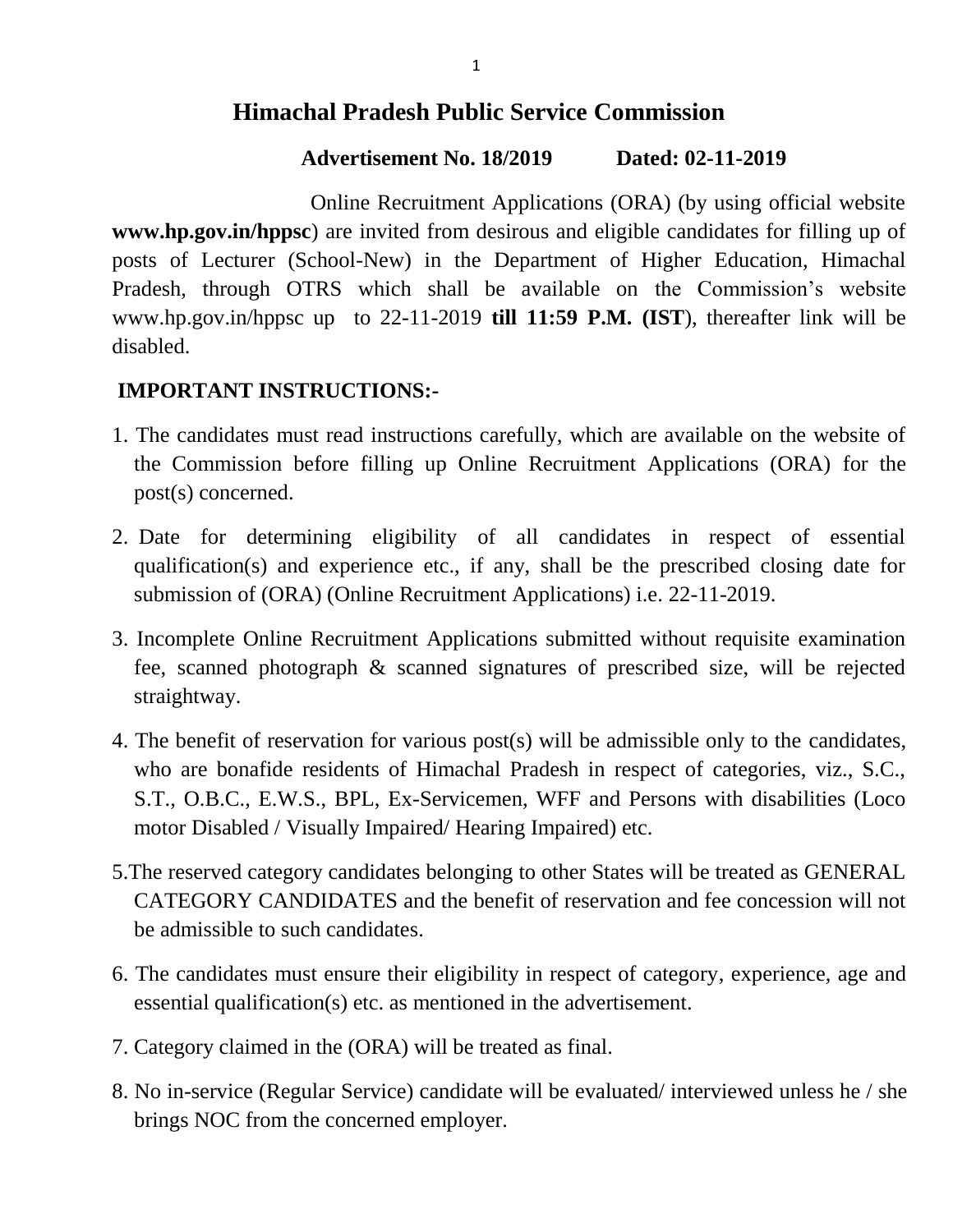- 9. Fee once paid shall neither be refunded nor be held in reserve for any other examination or selection under any circumstances.
- 10. Dispute, if any, shall be subject to Court jurisdiction at Shimla, H.P.
- 11. Number of post(s) is / are tentative and may increase or decrease from time to time.
- 12.The candidates are required to submit a printout of Online Recruitment Application alongwith self attested copies of requisite documents (as per advertisement) in support of their eligibility for the concerned posts(s) on the day of Screening Test / Computer Based Test / written examination.

### **CHECK LIST**

## **PLEASE VERIFY THE FOLLOWING BEFORE SUBMITING THE ONLINE RECRUITMENT APPLICATION OR DOCUMENTS/ CERTIFICATES:-**

### **A candidate must possess the following documents before applying through ORA:**

- 1. Matriculation Certificate (age proof).
- 2. Post Graduate Certificate in the concerned subject with 50% marks.
- 3. B.Ed. Certificate with 50% marks.
- 4. SC / ST / OBC Certificates (On parental basis), if applicable.
- 5. EWS (Economically Weaker Section) Certificate, if applicable.
- 6. BPL Certificate duly issued by the competent authority, if applicable.
- 7. WFF certificate on the prescribed Performa duly issued by the competent authority, if applicable.

**IMPORTANT:-** In order to ascertain his / her eligibility a candidate will have to submit a printout of Online Recruitment Application (ORA) alongwith self attested copies of all requisite documents (as per advertisement) in support of their eligibility for the concerned posts(s) on the day of Computer Based Test / Written Examination failing which his/her candidature will be rejected straightway and no further opportunity will be given to such candidates to submit the documents. Non submission of requisite certificates will make them ineligible to sit in the examination / to appear in the evaluation / personality test. A candidate must ensure that no column is wrongly filled or kept blank as the information furnished therein would be used to determine the eligibility of candidates to be called for personality test/ evaluation.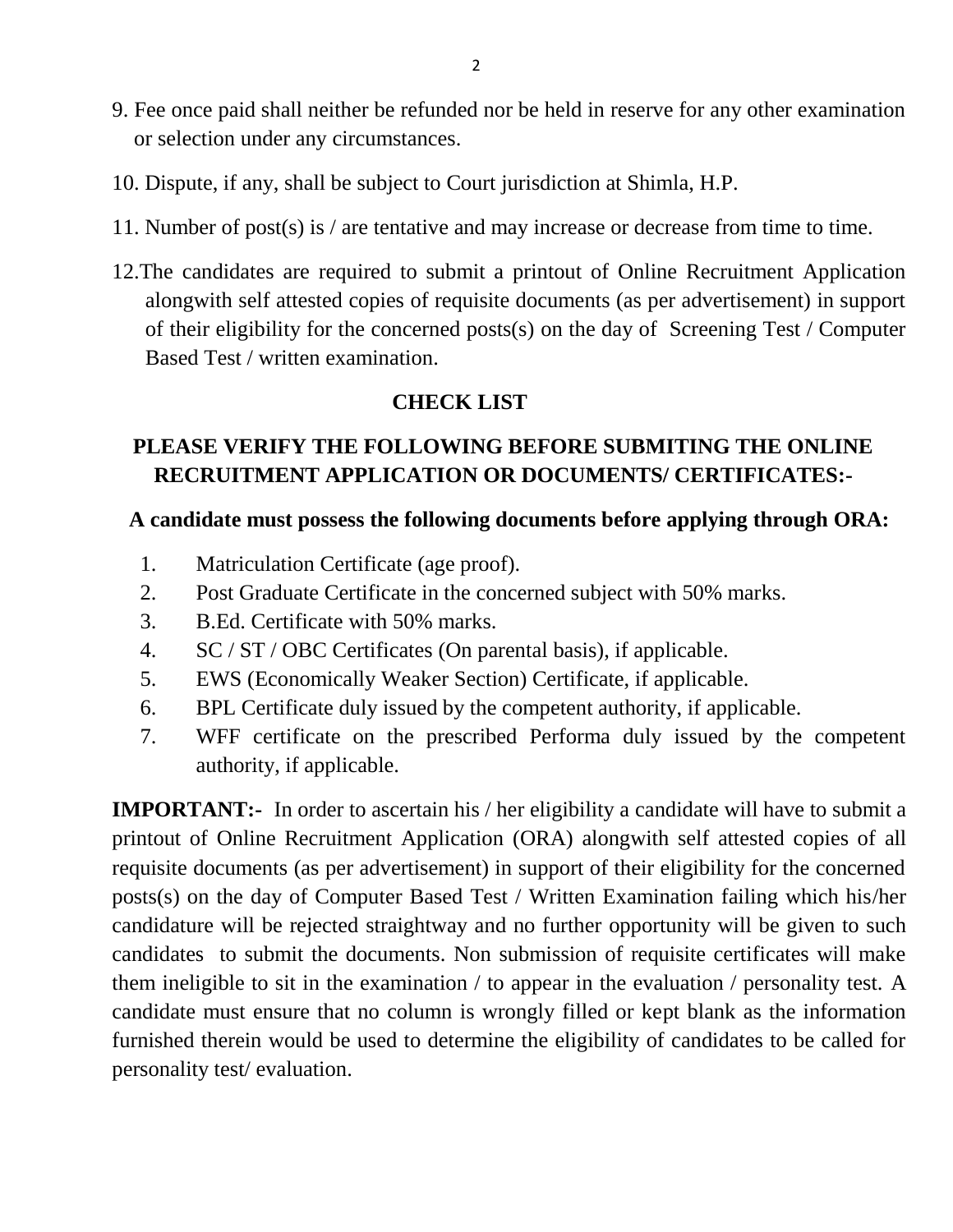### **DISQUALIFICATIONS FOR ADMISSION TO THE EXAMINATION(s):**

No candidate will be eligible for admission to the Screening Test / CBT/ Examination/ Evaluation/ Personality test:-

- a) If he / she does not fulfill the Essential Qualification(s).
- b) If he / she has been dismissed from any previous Govt./ Semi Govt. service;
- c) If he/ she has been convicted of any offence involving moral turpitude or has been permanently debarred / disqualified from appearing in any examination or selection;

d) If he / she is found either directly or indirectly influencing the selection process in any manner; or

e) If he / she is an un-discharged insolvent.

### **List of documents to be submitted on the day of written objective type Examination(CBT or offline Test)**

That copies of following documents / certificates are required in support of claims made / information given in the Online Recruitment Application (ORA):-

- **i)** Matriculation certificate for age proof.
- **ii**) Master's Degree / Provisional Degree / Result Cum- Detailed Marks Certificate of all Semesters / Consolidated Marks Sheet in support of Educational Qualification.
- **iii)** B.Ed.

**iv)** Category certificate(s) in support of their eligibility, if any, viz., S.C., S.T., O.B.C., E.W.S., BPL, Ex-Servicemen, WFF, and Persons with disabilities etc. All these certificates alongwith undertaking, wherever required, should be on prescribed Performa prescribed by the Government of H.P. from time to time. Scheduled Castes, Scheduled Tribes and Other Backward Classes Certificates should be in accordance with the instructions of the Govt. issued vide letter No. PER (AP)-C-F(10)-4 / 2010 dated  $5<sup>th</sup>$  August, 2019.

**v)** Order / letter in respect of equivalent Educational Qualifications claimed, indicating the authority (with number & date) under which it has been so treated.

**Note: The candidates who fail to submit the requisite documents on the day of Written Objective Type Examination ( Computer based Test / Offline Test) will be rejected straightway and no further opportunity will be given to such candidates for submission of the documents.**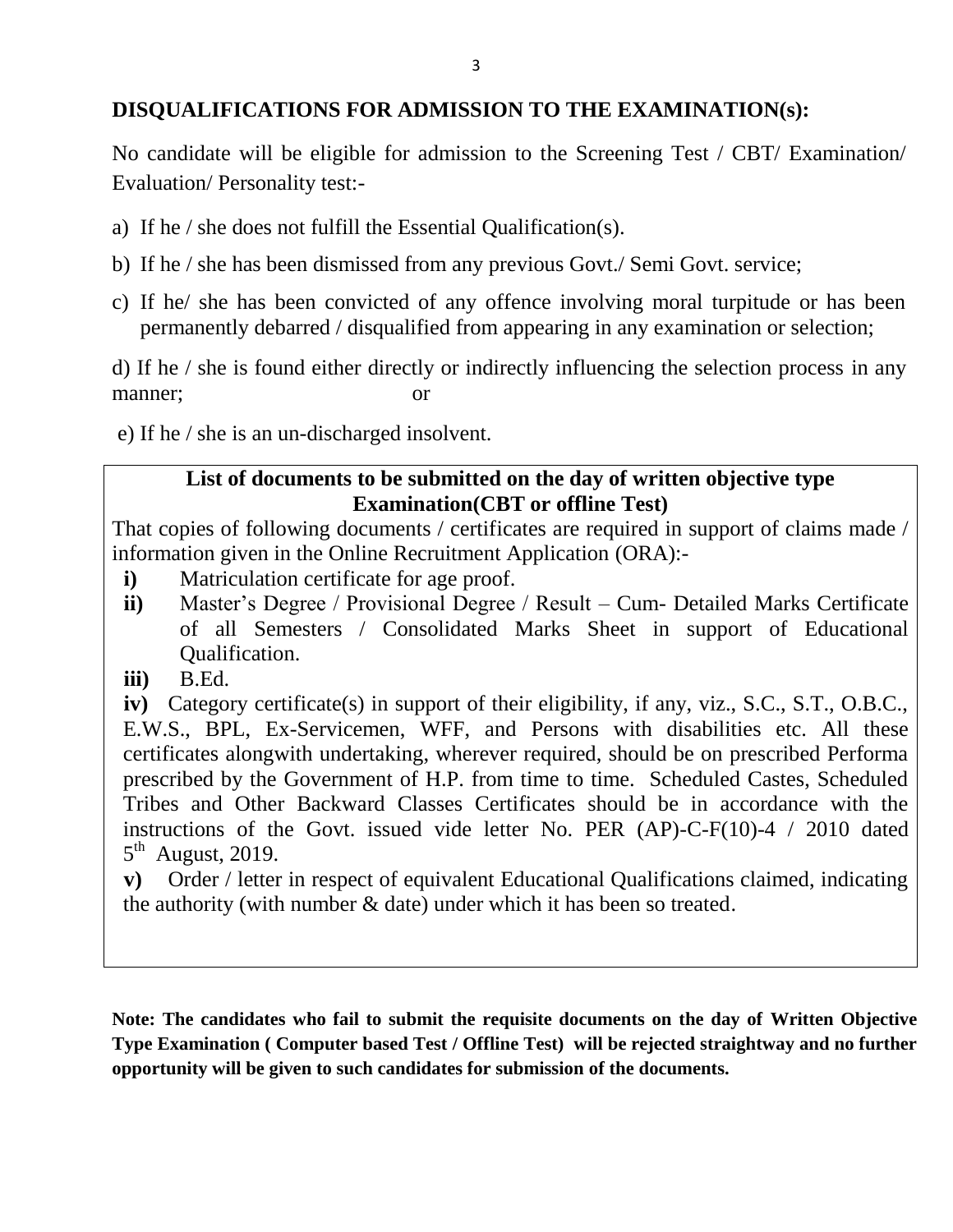Detail of post(s) and eligibility conditions are given as under:-

### **Department of Higher Education, H.P.**

| Sr.<br>No. | <b>Subject</b>     | Posts | <b>Total General</b> | <b>SC</b> | <b>ST</b> | <b>OBC</b> | <b>EWS</b> | <b>BPL</b> |                          |            | <b>Children</b><br>children of Freedom<br><b>Fighters</b> |          | Grand      |
|------------|--------------------|-------|----------------------|-----------|-----------|------------|------------|------------|--------------------------|------------|-----------------------------------------------------------|----------|------------|
|            |                    |       |                      |           |           |            |            | <b>SC</b>  | <b>ST</b>                | <b>OBC</b> | General                                                   | SC       | <b>OBC</b> |
| -1.        | English            | 47    | 19                   | 10        | 01        | 08         | 06         | 01         |                          | 01         | 01                                                        | -        |            |
| 2.         | Hindi              | 47    | 19                   | 10        | 01        | 08         | 06         | 01         | $\overline{\phantom{0}}$ | 01         | 01                                                        |          |            |
| 3.         | History            | 47    | 19                   | 10        | 01        | 08         | 06         | 01         | $\overline{\phantom{0}}$ | 01         | 01                                                        | -        |            |
| 4.         | Pol.Science        | 40    | 17                   | 09        | 01        | 07         | 04         | 01         | $\overline{\phantom{0}}$ | 01         | --                                                        | -        |            |
| 5.         | Commerce           | 215   | 80                   | 42        | 08        | 34         | 27         | 09         | 02                       | 08         | 03                                                        | $\Omega$ | 01         |
|            | <b>Total Posts</b> | 396   | 154                  | 81        | 12        | 65         | 49         | 13         | 02                       | 12         | 06                                                        | 01       | 01         |

**Name of Posts: Lecturer (School-New), Class-III, (Non Gazetted) on Contract basis.**

**Note: 1.** At present Civil Appeal (s) No. 2813/17, 2814/17 & 2815/17 are pending before Hon"ble Apex Court of India which is regarding taking over of services of PTA on contract and Para Teachers regularizations hence in final outcome the fate of existing cadre i.e. PTA on contract / Para regularized will depend, thereafter as per instruction applicable roster can be applied.

**Note: 2.** If an (EWS) candidate is not available for selection, the post(s) will be treated automatically as de-reserved and will be filled-up from a non (EWS) candidate of unreserved category.

**Note: 3.** If any BPL candidate applies for the post reserved for (EWS) category he / she shall have to submit a valid BPL certificate countersigned by the BDO and also a non-SC/ST/OBC certificate issued by the competent authority.

**Scale of Pay:** Rs.10300-34800 + 4200 GP (Contractual amount of Rs. 14,500/- PM).

### **Essential Qualification(s):**

**1. Academic Qualifications:** Master's Degree in the subject concerned from a recognized University (with minimum of 50% Marks in aggregate) or its equivalent. Candidates having Master's Degree in Public Administration are eligible for Lecturer (School-New) Political Science.

**Lecturer (School -New) Commerce:** Commerce with Accountancy/ Financial Accountancy and income tax as major subject of study. Holder of Degree of MFC (Master of Finance Control) is also eligible for the post of **Lecturer (School -New) in Commerce** subject from a recognized University.

II - Proficiency in teaching Hindi & English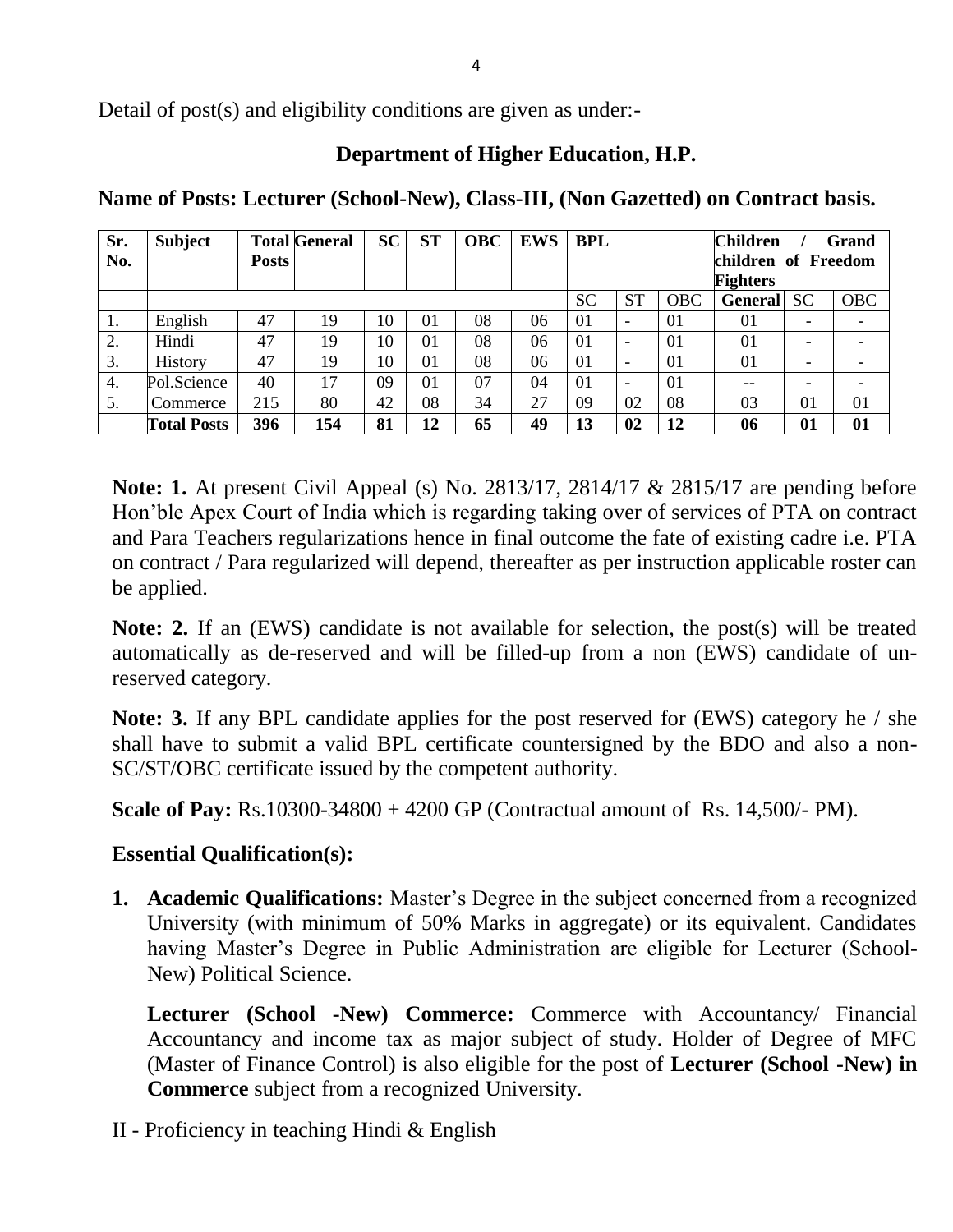**2. Professional Qualification:** Bachelor Education (B.Ed.) as professional qualification from recognized University / Institution with minimum 50% marks. **OR** Two year"s Integrated M.Sc. Ed. Course or an equivalent course from a recognized University.

**Desirable Qualification:** Knowledge of customs, manner and dialects of Himachal Pradesh and suitability for appointment in the peculiar conditions prevailing in the Pradesh.

**Age as on 01-01-2019:** Between 18 years and 45 years.

## **HOW TO APPLY:-**

Detailed instructions for filling up (ORA) Online Recruitment Applications are available on the above mentioned website.

i) Desirous/ eligible candidates will have to apply online, through official website of the Commission. Applications received through any other mode will not be accepted and will be rejected straightway.

ii) In case the candidate has applied for more than one discipline / posts published in the advertisement, he / she is required to deposit the examination fee separately and submit separate copies of requisite self attested documents / certificates alongwith the printout of the Online Recruitment Application (ORA) of each post on the day of Written Objective Type Examination (Computer Based Test / Off line Test) for the respective posts.

### **EXAMINATION FEE:-**

The detail of fee for respective categories is as under:-

| Sr.No. | Category                                                                        | Fee |
|--------|---------------------------------------------------------------------------------|-----|
| 1.     | General Category/ E.W.S. {including General Physically Disabled,   Rs. 400/-    |     |
|        | i.e. Orthopedically disabled, Deaf & Dumb, Hearing impaired /                   |     |
|        | W.F.F. of HP/ Ex Servicemen of HP relieved from Defence Services                |     |
|        | on their own request before completion of normal tenure, General                |     |
|        | wards of Ex-SM of H.P., i.e. Dependent sons, daughters and wives of             |     |
|        | Ex-SM of H.P. and candidates belonging to un-reserved / reserved                |     |
|        | category of other states.                                                       |     |
| 2.     | S.C. of H.P. / S.T. of H.P. / O.B.C. of H.P./ BPL of H.P./EWS (BPL)   Rs. 100/- |     |
|        | (including S.C. / S.T. / O.B.C. Ex-Servicemen of H.P. relieved from             |     |
|        | Defence Services on their own requests before completion of normal              |     |
|        | tenure, SC / ST / OBC wards of Ex-SM of H.P., i.e. Dependent sons,              |     |
|        | daughters and wives of Ex-SM and SC/ ST/ OBC Persons with                       |     |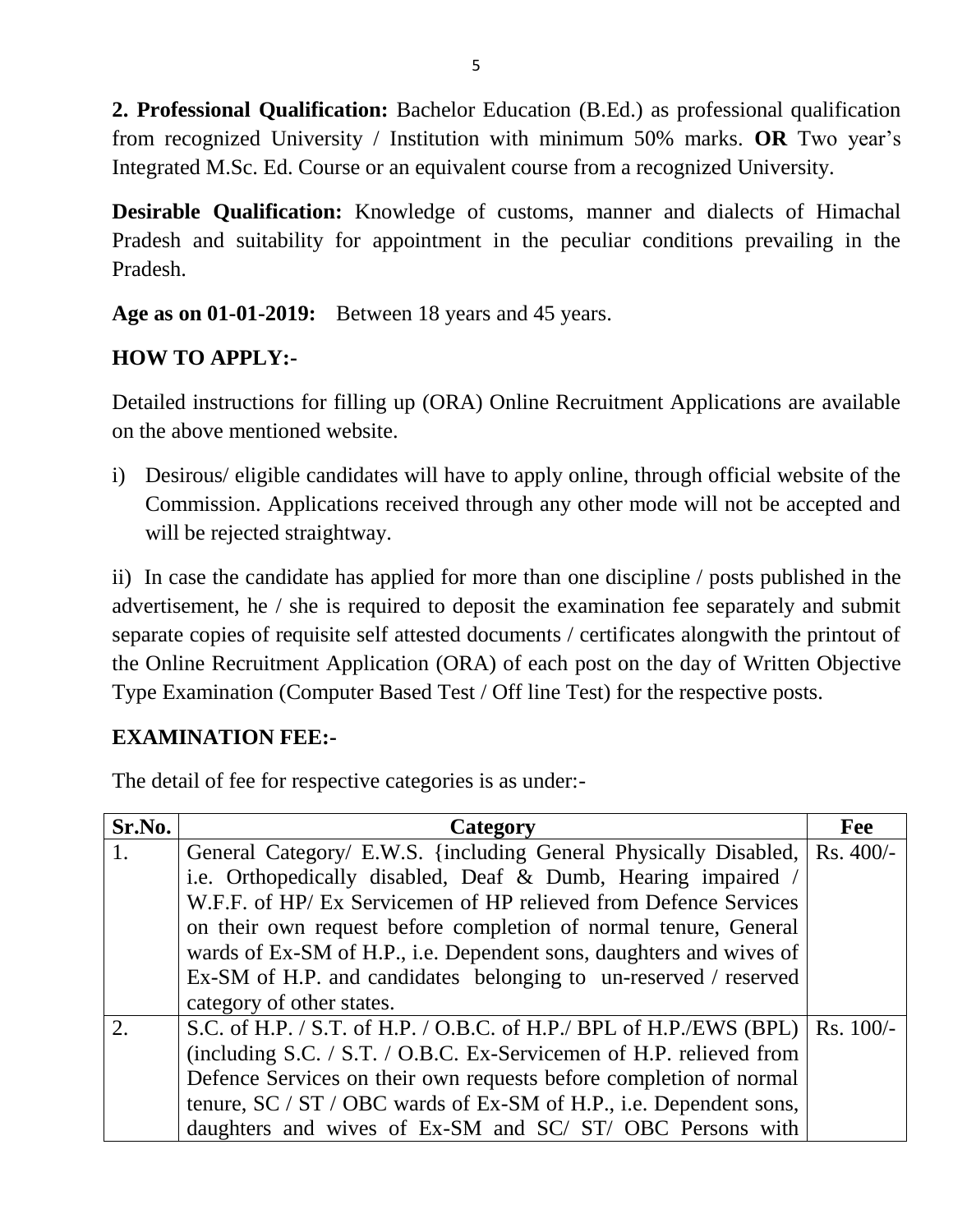| Disability).                                                       |  |
|--------------------------------------------------------------------|--|
| Ex-Servicemen of H.P. (Ex-Servicemen, who are relieved from No Fee |  |
| Defence Services after completion of normal tenure) / Blind /      |  |
| Visually Impaired of H.P.                                          |  |

**NOTE: THE CANDIDATES BELONGING TO UN-RESERVED BPL CATEGORY, WHO INTENDS TO APPLY UNDER EWS CATEGORY WILL BE ENTITLED FOR FEE CONCESSION I.E. 1/4TH OF THE FEE PRESCRIBED FOR UN-RESERVED CATEGORY CANDIDATES. REST OF THE EWS CANDIDATES WHO ARE NOT FALLING WITHIN BPL CATEGORY (WHO APPLY FOR VACANCIES RESERVD FOR EWS ON THE BASIS OF INCOME AND ASSETS CERTIFICATE) SHALL HAVE TO PAY FULL FEE AS APPLICABLE FOR UNRESERVED CATEGORY. THEREFORE, THE EWS CATEGORY IS CATEGORIZED INTO TWO SUB CATEGORIES I.E. EWS - BPL AND EWS FOR FEE PURPOSE.**

#### **Mode of Payment:-**

The desirous & eligible candidates shall pay requisite examination fee by debit or credit card or internet banking through **"e-Payment Gateway",** as the case may be, on or before the prescribed closing date for submission of online recruitment applications **through OTRS portal**. While making payment through "e-Payment Gateway" the candidate(s) shall pay the fixed amount through Debit or Credit Card only after accepting

the "Terms and Conditions to apply online**". Fee once paid shall neither be refunded nor be held in reserve for any other examination or selection under any circumstances.** 

**NOTE:-** Candidates should note that payment of fee can be made only through the modes prescribed above. Payment of fee through any other mode is neither valid nor acceptable. Applications submitted without the prescribed fee/ mode shall be summarily rejected.

### **SCHEME OF EXAMINATION**

1.There shall be a written objective type examination (MCQ) (Computer Based Test / Offline test). Marks obtained in written objective type Examination (either online or offline) shall be counted for deciding the merit of candidates. The candidates, who will qualify the written objective type examination (Computer Based Test / Offline test), will have to appear for evaluation. Final selection of candidates will be made on the basis of marks obtained in the written objective type examination (Computer Based Test / Offline test) and evaluation based on the parameters devised by the Department of Personnel vide its Notification No. Per (AP.B)B(15)-5/2014 dated 17-04-2017 subject to passing of Written Objective Type Examination.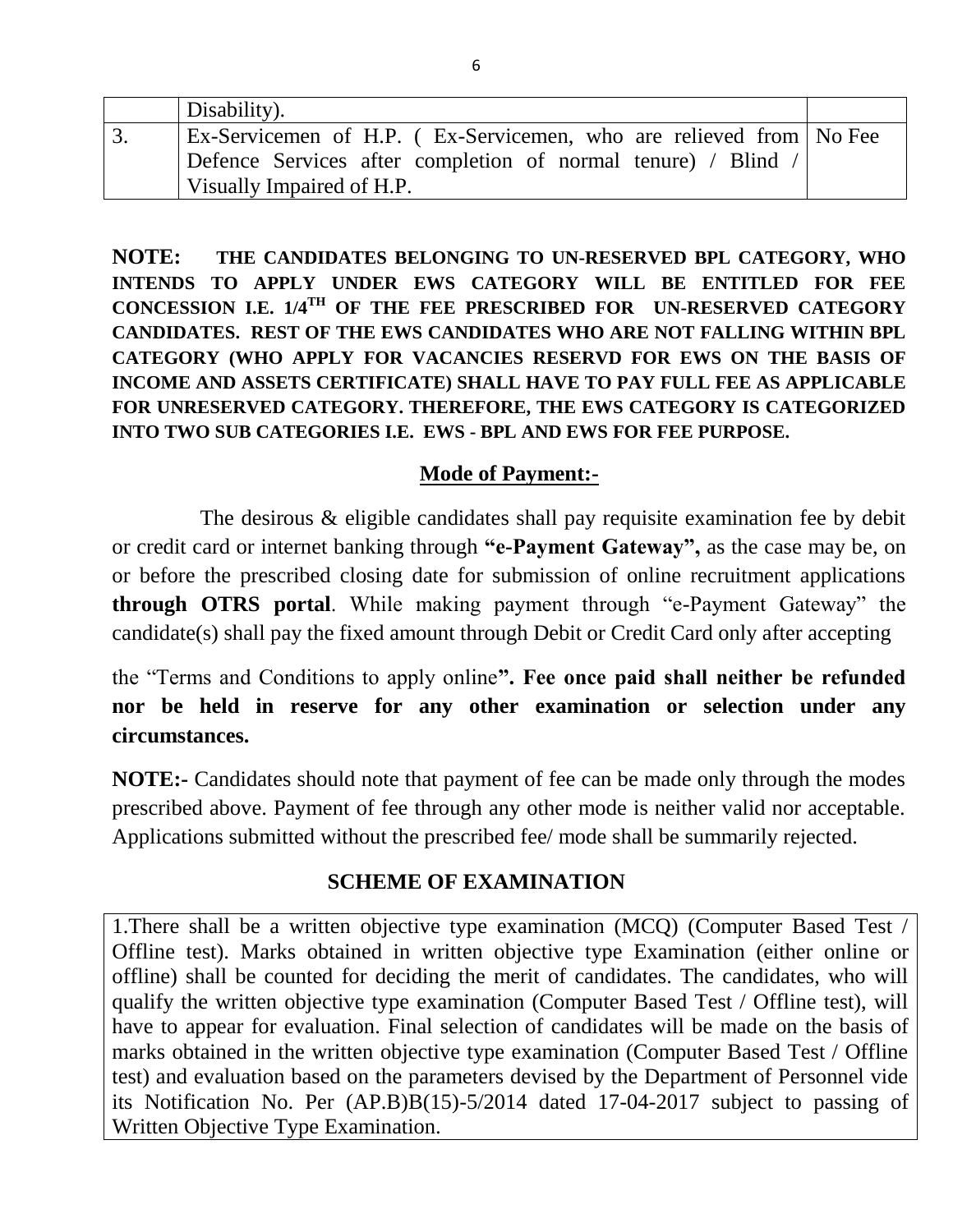| 2. Candidates in the ratio of 10 times of total number of posts will be declared qualified in           |                                                                             |              |  |  |  |
|---------------------------------------------------------------------------------------------------------|-----------------------------------------------------------------------------|--------------|--|--|--|
| the written objective type Examination (MCQ) (Computer Based Test / Off line test)                      |                                                                             |              |  |  |  |
| consisting of 85 questions of Multiple Choices of 85 marks in the ratio of $65:10:10$ of $1\frac{1}{2}$ |                                                                             |              |  |  |  |
| hours (90 minutes) duration.                                                                            |                                                                             |              |  |  |  |
|                                                                                                         | <b>Syllabus for Written objective type Examination</b>                      |              |  |  |  |
| 65 questions of Multiple Choice of Master's Degree Level in the<br>65 Marks                             |                                                                             |              |  |  |  |
| concerned subject.                                                                                      |                                                                             |              |  |  |  |
| 10 questions of Multiple choice consisting of G.K. of Himachal Pradesh.                                 |                                                                             | 10 Marks     |  |  |  |
| 10 questions of Multiple choice consisting of G.K. of National /                                        |                                                                             | 10 Marks     |  |  |  |
| International affairs.                                                                                  |                                                                             |              |  |  |  |
| <b>Allocation of Marks</b>                                                                              |                                                                             |              |  |  |  |
| (i) Written objective type Examination                                                                  |                                                                             | $= 85$ marks |  |  |  |
| (ii) Evaluation: As per parameters defined by the Govt. of H.P.                                         |                                                                             | $= 15$ marks |  |  |  |
|                                                                                                         | <b>TOTAL MARKS</b> $= 100$ marks                                            |              |  |  |  |
|                                                                                                         | Detail of Criteria of 15 marks                                              |              |  |  |  |
| Weightage for the minimum educational qualification, as per the Recruitment $\&$<br>$\mathbf{i}$        |                                                                             |              |  |  |  |
| Promotion Rules. (Percentage of marks obtained in the educational qualification                         |                                                                             |              |  |  |  |
| would be multiplied by 0.025. For example, an individual has secured 50 %                               |                                                                             |              |  |  |  |
| marks in the required educational qualification, he /she will be allowed 1.25                           |                                                                             |              |  |  |  |
| marks i.e.(50 X $0.025 = 1.25$ ).                                                                       |                                                                             |              |  |  |  |
| ii)                                                                                                     | Similarly if a candidate has secured 100% marks in the required educational |              |  |  |  |
| qualifications, he /she will be allowed 2.5 marks i.e.(100 X $0.025 = 2.5$ ) (two &                     |                                                                             |              |  |  |  |
| a half).                                                                                                |                                                                             |              |  |  |  |
| <b>Certificate &amp; Weightage of Marks</b>                                                             | Authority competent to issue the                                            |              |  |  |  |
|                                                                                                         | <b>Certificate</b>                                                          |              |  |  |  |
| i) Educational qualification certificate                                                                |                                                                             |              |  |  |  |
| (As mentioned above i.e. Maximum of University/Board concerned.                                         |                                                                             |              |  |  |  |
| <b>2.5 marks</b> ).                                                                                     |                                                                             |              |  |  |  |
| ii) Belonging to Notified Backward Area or                                                              |                                                                             |              |  |  |  |
|                                                                                                         | SDO(C)/Tehsildar / Naib Tehsildar                                           |              |  |  |  |
| Panchayat, as the case may be. $= (01$                                                                  | concerned.                                                                  |              |  |  |  |
| Mark).                                                                                                  |                                                                             |              |  |  |  |
| iii) Land less family / family having land                                                              | Revenue Authority i.e. SDO(C), Tehsildar /                                  |              |  |  |  |
| less than 01 Hectare $= (01 \text{ Mark})$ .                                                            | Naib Tehsildar concerned.                                                   |              |  |  |  |
| iv) Non-employment Certificate to the                                                                   |                                                                             |              |  |  |  |
| effect that none of the family members is in                                                            | SDO(C), Tehsildar / Naib Tehsildar                                          |              |  |  |  |
| Government/Semi Government Service.                                                                     | concerned.                                                                  |              |  |  |  |
| $=$ (01 Mark).                                                                                          |                                                                             |              |  |  |  |
| v) Differently abled persons with more than                                                             | Health & Family Welfare authorities                                         |              |  |  |  |
| 40% impairment / disability / infirmity $=$                                                             | Medical Board(s).                                                           |              |  |  |  |
| $(01$ Mark).                                                                                            |                                                                             |              |  |  |  |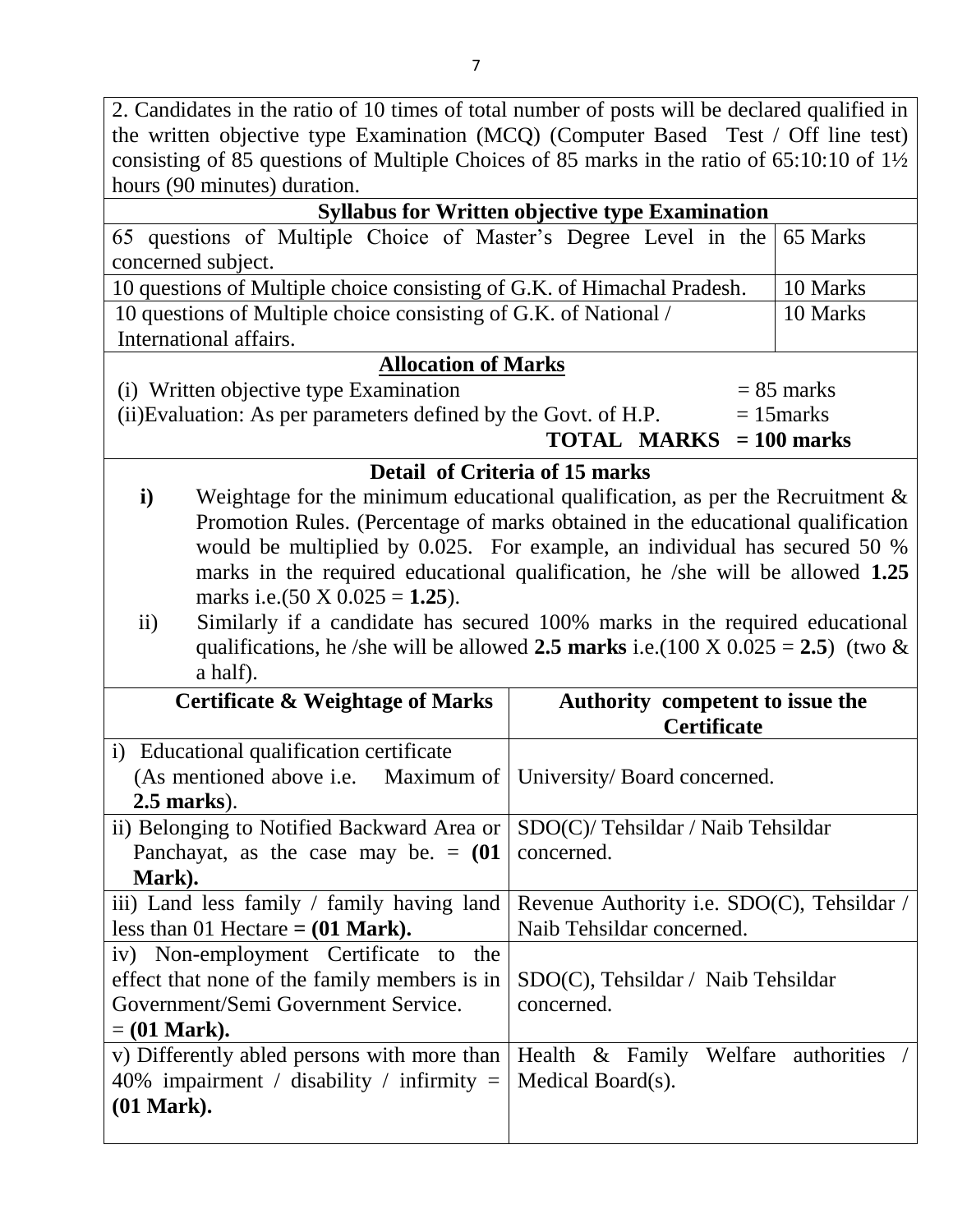| vi) NSS (at least one year) / Certificate        |                                                |  |  |  |
|--------------------------------------------------|------------------------------------------------|--|--|--|
| holders in NCC / The Bharat Scout and            | Concerned Head of Institution.                 |  |  |  |
| Guide                                            |                                                |  |  |  |
| vii) Certificate of medal winners in National    | District Youth Services and Sports Officer /   |  |  |  |
| level sports competitions: (vi & vii = $(01$     | Head of Institution concerned.                 |  |  |  |
| Mark).                                           |                                                |  |  |  |
| viii) BPL family having annual income            | BDO concerned by taking the authenticated      |  |  |  |
| (from all sources) below Rs. $40,000/$ - or as   | entries in the 'Parivar Register' on the basis |  |  |  |
| prescribed by the Govt. from time to time.       | of such certificate (Income Certificates)      |  |  |  |
| $= (02 \text{ Marks}).$                          | from the $SDO(C)$ , Tehsildar / Naib           |  |  |  |
|                                                  | Tehsildar concerned.                           |  |  |  |
| ix)Widow/divorced/destitute/single woman.        | Concerned BDO by taking the authenticated      |  |  |  |
| $=$ (01 Mark).                                   | entries in the 'Parivar Register' as the basis |  |  |  |
| Single daughter / Orphan = $(01 \text{ Mark})$ . | of such certificate.                           |  |  |  |
| x) Training of atleast 06 months duration        | Competent authority of the concerned           |  |  |  |
| related to the post applied for from a           | University/Institution.                        |  |  |  |
| recognized University/Institution (wherever      |                                                |  |  |  |
| applicable). $= (01 \text{ Mark})$ .             |                                                |  |  |  |
| xi) Experience up to a maximum of 05 years       |                                                |  |  |  |
| in Govt./ Semi-Govt. organization relating       | Competent authority of the concerned Govt./    |  |  |  |
| to the post applied for, if required $(0.5)$     | Semi Govt. organization.                       |  |  |  |
| marks only for each completed year). $= (2.5$    |                                                |  |  |  |
| Marks).                                          |                                                |  |  |  |

### **FACILITATION COUNTER FOR GUIDANCE OF CANDIDATES:-**

In case of any guidance/ information/ clarification regarding Online Recruitment Applications (ORA), candidates can contact HPPSC"s Reception Counter in person or on Toll Free No. 1800-180- 8004 or Ph. No. 0177-2629738 on any working day between 10:00 A.M. to 05:00 P.M. Queries related to online applications can also be mailed by the candidates on e-mail ID: **hppsc\_shimla@msn.com**. **No candidate will interact directly with the staff in the Recruitment Section(s) in the Commission's office**.

**ADMISSION/ REJECTION:-** The candidates are required to submit a printout of Online Recruitment Applications (ORA) alongwith self attested copies of all requisite documents in support of their eligibility for the concerned post(s) on the day of written objective type examination (Computer Based Test / Off line test) failing which his/her candidature shall stand finally rejected and no further opportunity will be given to such candidates to submit the documents.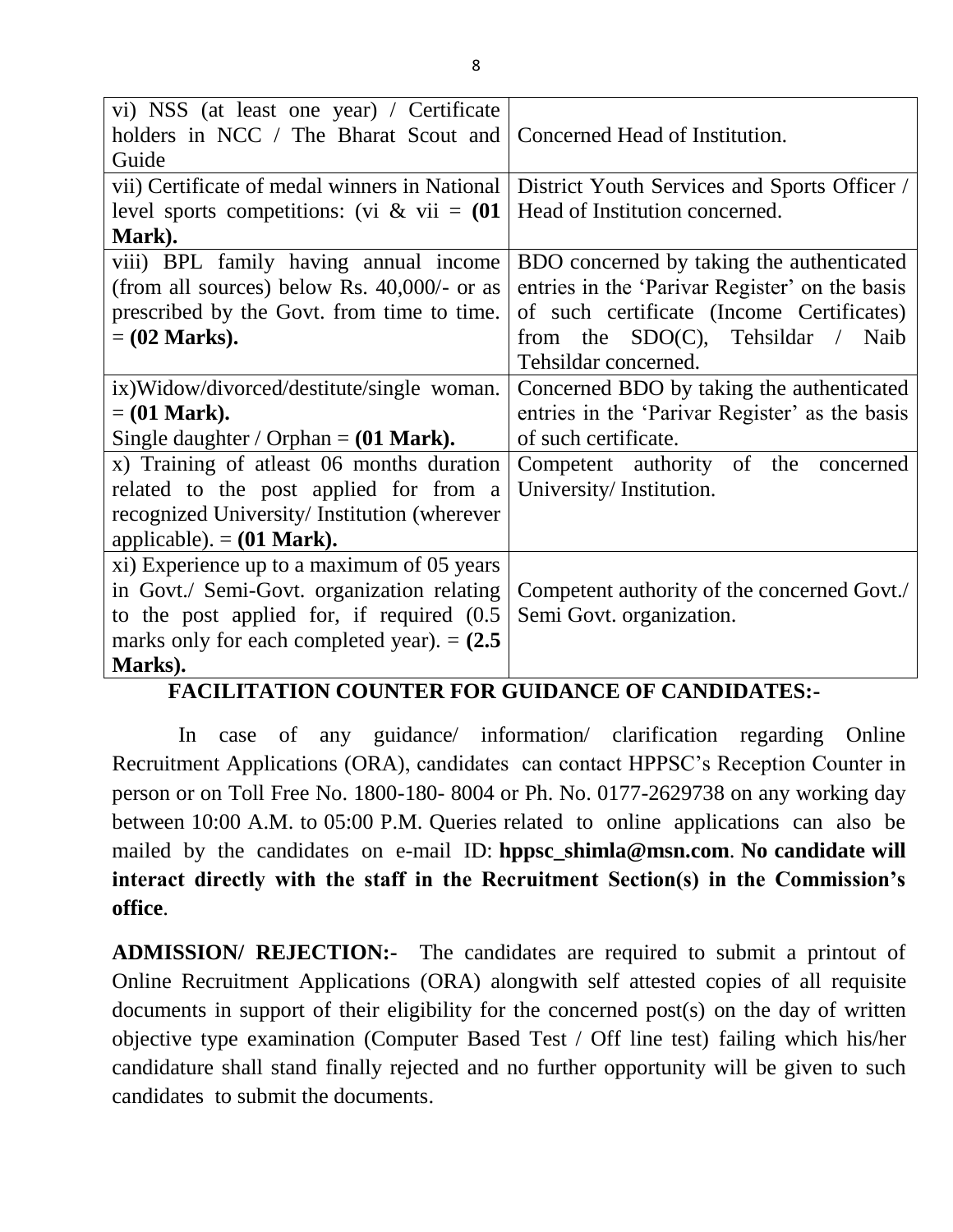The requisite documents submitted by the candidates, will be scrutinized and list of finally rejected candidates will be uploaded on the website of the Commission for information of all concerned. Besides, concerned candidates will be informed through email(s) and SMSes. **No separate intimation in this regard will be sent by post.** Non submission of the certificates will make them ineligible to appear in the Evaluation Process. **Candidates, who fail to submit the requisite documents on the day of written objective type examination ( Computer Based Test / Off line test), their candidature will be rejected and no further representation will be accepted.** 

Candidates are advised to visit the Commission's website from time to time for updates in their own interest.

**NOTE:-** Original certificates will have to be produced at the time of Evaluation as defined by the Govt. If their claim is found to be incorrect; besides rejection they may render themselves liable to disciplinary action. The detailed particulars of such candidates will be uploaded on the website of the Commission to blacklist such debarred candidates.

**e-Admission / IDENTITY CARD(s**) **:** No Admission Card(s) will be sent by post and provisionally admitted candidates will have to download their respective e-Admission / IDENTITY CARD alongwith instructions for the concerned post(s) from the official website of the Commission. **Therefore, the candidates are advised to remember their** User ID(s) and password(s) created by them to log in to download their respective e-Admission / IDENTITY CARD(s). The provisionally admitted candidates will have to bring it with them on the day of Written Objective Type Examination (Computer Based Test / Off line Test). They are required to paste a self attested passport size latest photograph on the space provided in the downloaded e-Admission / IDENTITY CARD(s), failing which he / she will not be allowed to appear in the Written Objective Type Examination (Computer Based Test / Off line Test), in any condition / circumstances, whatsoever.

**CATEGORY CLAIMS:-** The category of the candidate claimed in the profile at the time of applying for the post shall be treated as final. In case his / her category undergoes a change before the last date notified for submission of online recruitment application through OTRS then the candidate shall have to cancel his / her previous application and apply afresh under the category which he / she intends to claim after updating category in his / her profile. In such a situation the fees deposited by the candidate earlier shall stand forfeited and he/she shall have to deposit the fees afresh as is applicable for the category claimed by him / her. S.C. of HP / S.T. of HP / O.B.C. of HP/ EWS of HP/ BPL of HP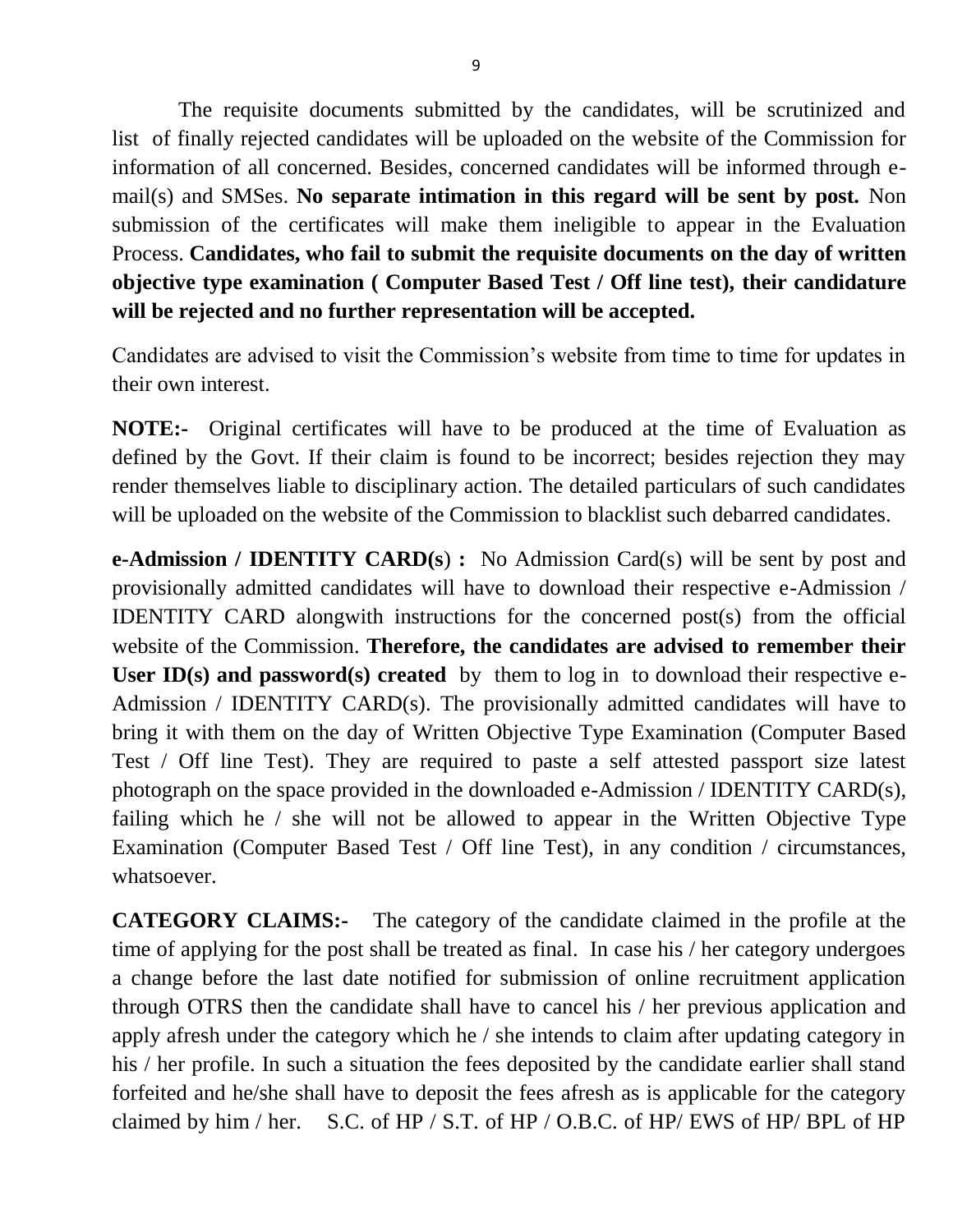/WFF of HP / Ex-Servicemen of HP and Physically Disabled of HP candidates must possess certificates(s) pertaining to their category in support of their claims made in the Online Application(s) while applying for the concerned post(s). **The benefit of reservation will be admissible on parental basis only**. All the candidates belonging to reserved categories are also required to go through the relevant instructions of the Government of Himachal Pradesh issued from time to time in order to ensure that they are eligible under a particular category. The Statutory certificate (s) like bonafide Himachali, SC, ST, WFF & Legal heir issued on parental basis of the State of Himachal Pradesh candidates on the prescribed format are of permanent nature and are acceptable to the Commission.

1. **EX-SERVICEMEN OF HIMACHAL PRADESH:-** The candidates belonging to Ex-Servicemen of Himachal Pradesh will have to furnish Discharge Certificate and full detail in respect of their P.P.O. No., Rank and date of retirement from the Defence Services to claim the benefit of reservation for the category of Ex-Serviceman of Himachal Pradesh.

2. **WARDS OF EX-SERVICEMEN OF HIMACHAL PRADESH, i.e. DEPENDENT SONS, DAUGHTERS AND WIVES OF EX-SM OF H.P**.:- Dependent sons, daughters & wives of Ex-Servicemen of Himachal Pradesh (Wards of Ex-Servicemen of Himachal Pradesh) may only apply against the posts specifically reserved for Wards of Ex-Servicemen category (i.e. Dependent sons, daughters and wives of Ex-Serviceman) and not against the posts reserved for Ex-Servicemen of H.P. in order to avoid rejection of their candidature at any later stage for the concerned post(s). Candidates belonging to Wards of Ex-Servicemen category will have to submit a Dependent Certificate issued by the competent authority alongwith an undertaking that no person in the family has been rehabilitated through employment against the posts reserved for Ex-Servicemen with the H.P. Govt./ Corporation/ Board/ Autonomous Body of H.P. as well as Central and other State/ Union Territory Government or PSU / Autonomous Body / Banks etc. under the control of the said Central or other State / Union Territory Government in accordance with the guidelines / instructions issued by the Government of H.P. from time to time. The daughters of Ex-Servicemen will also have to submit an undertaking to the effect that she is un-married and dependent upon her father in support of her category claim on the day of Written Objective Type Examination (CBT/ Off Line) as well as on the day of evaluation.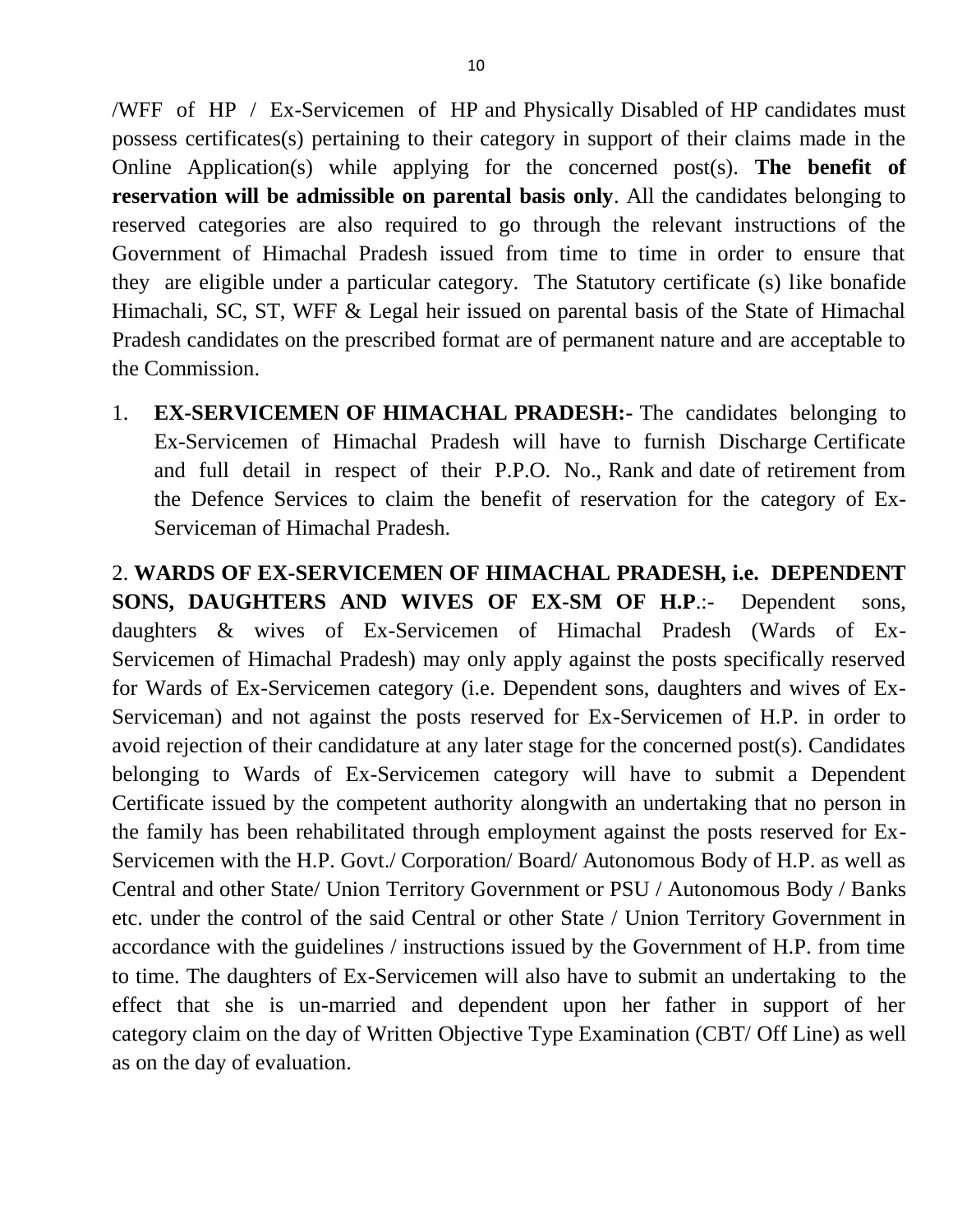3.**OTHER BACKWARD CLASSES OF HIMACHAL PRADESH:-** The candidates belonging to OBC of H.P. category must produce OBC certificate(s) on the prescribed format valid till the relevant term of the Financial Year (i.e.  $1<sup>st</sup>$  April to  $31<sup>st</sup>$  March) as notified by the Government of Himachal Pradesh from time to time. Candidates must have a valid OBC Certificate covering the entire period from last date for submission of online applications till date of personality test / evaluation alongwith an undertaking that his / her status as OBC has not been changed and he / she has not been excluded from the category of O.B.C. of H.P. on account of being covered under creamy layer.

4. **EWS of H.P. (ECONOMICALLY WEAKER SECTIONS OF H.P.):-** The benefit of reservation under the EWS category (other than SCs/ STs/ OBCs) in posts under the Government of Himachal Pradesh can be availed against the posts reserved for EWS category on production of an **Income and Asset Certificate** issued by the competent authority in the State Government of Himachal Pradesh and also a non-SC/ST/ OBC certificate issued by the competent authority. The reservation to the category of EWS and (document to be submitted in support of their claim), will be as per instructions issued by the Government of H.P. ( in the Department of Personnel) vide letter No. PER (AP)-C-B(12)-1/2019 dated 11<sup>th</sup> June, 2019. If a BPL candidate applies for the post reserved for EWS category he / she shall have to submit a valid BPL certificate countersigned by the Block Development Officer and also a non-SC /ST / OBC certificate issued by the competent authority.

5.**WFF OF H.P. (WARDS OF FREEDOM FIGHTERS OF HIMACHAL PRADESH):-** For the posts reserved for Wards of Freedom Fighters of Himachal Pradesh i.e. sons / grandsons / daughters / grand daughters of Freedom Fighters of Himachal Pradesh, who have been appointed on regular basis as well as married daughters / grand daughters shall not be entitled for the benefits of reservation provided to the wards of Freedom Fighters in Government services, against the identical posts in the same scale. The employed children / grand children and married daughters / grand daughters of Freedom Fighters will be deemed to have been excluded from the definition of Ward of Freedom Fighter for the purpose to this extent. The children/ grand children of Freedom fighters of Himachal Pradesh, who have been appointed in Govt. / Semi Govt. or Private Sector etc. services against the post(s) reserved for the wards of Freedom Fighters on regular basis will only remain entitled to compete for higher rank/ grade posts / services on the basis of reservation earmarked to the wards of Freedom Fighters of Himachal Pradesh otherwise such candidates will be rejected straightway.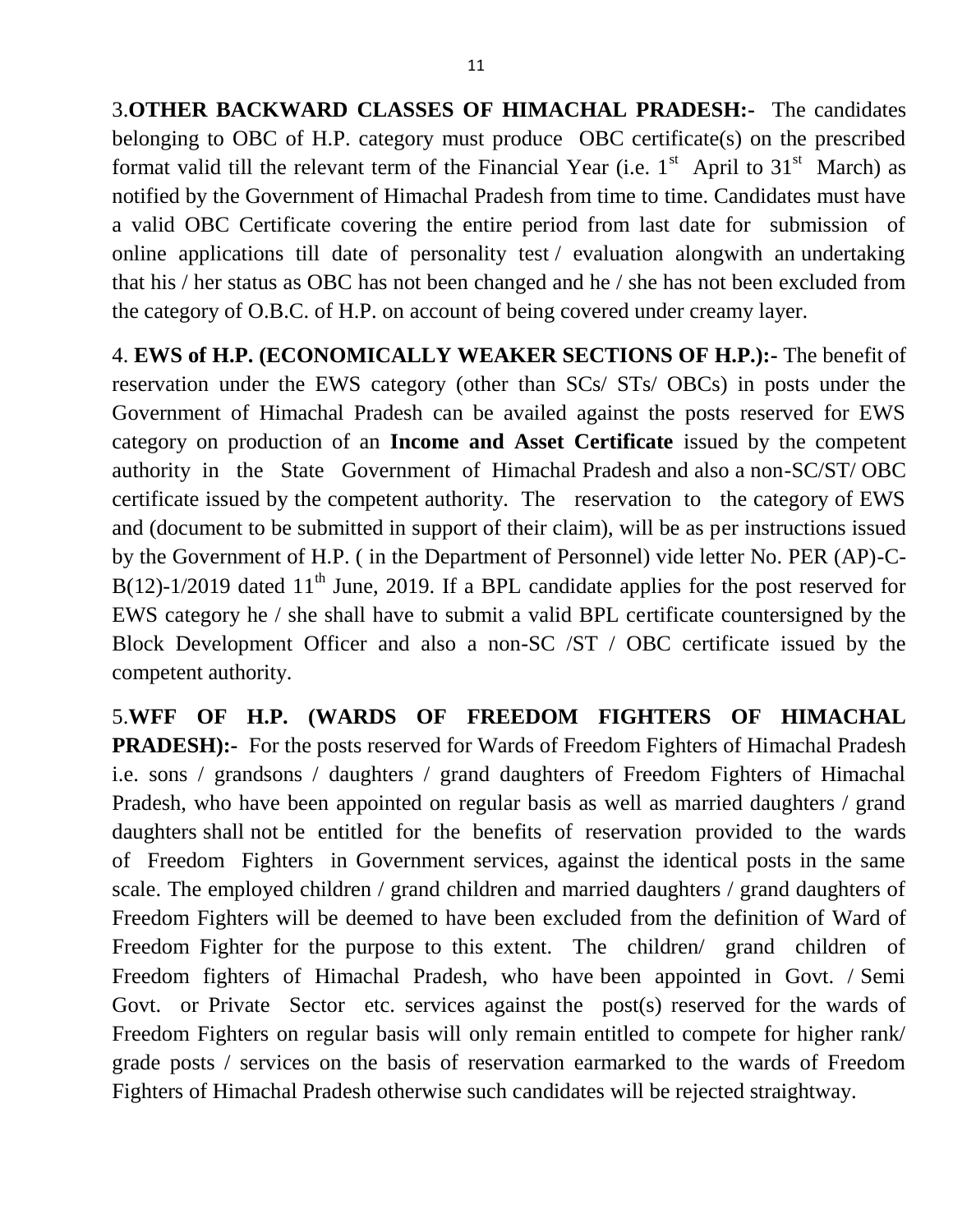### **ELIGIBILITY CONDITIONS:-**

(i) The date of determining eligibility of all candidates in terms of essential qualification(s), experience etc., if any, shall be reckoned as on last date prescribed for submission of Online Applications through (OTRS) portal, i.e.**22-11-2019**.

(ii) The reserved category candidates falling under vertical reservation i.e. S.C. / S.T. / O.B.C. / E.W.S., who are appointed on their own merit and not owing to reservation, will not be adjusted against reserved points and they will be adjusted against unreserved points. The S.C. / S.T./ OBC / EWS candidate appointed on their own merit (by direct recruitment or promotion) and adjusted against unreserved points will retain their status of S.C. / S.T./ OBC / EWS and will be eligible to get benefit of reservation in future / further promotions, if any. However, only such S.C./ S.T./ O.B.C. / E.W.S. candidates falling under vertical reservation, who are selected on the same standard as applied to General candidates, shall not be adjusted against reserved vacancies. In other words, when a relaxed standard is applied in selecting S.C. / S.T. / O.B.C. / E.W.S. candidates, for example in the agelimit, experience, qualification, permitted number of chances in written examination / screening test, extended zone of consideration larger than what is provided for general category candidates etc., the S.C. / S.T. / O.B.C. / E.W.S. candidates are to be counted against reserved vacancies. Such candidates would be deemed as unavailable for consideration against unreserved vacancies in accordance with the instructions of the Government (in the Department of Personnel) issued vide letter No. PER (AP)-C-F (1)- 2/2001 dated 12th November, 2014. The candidates belonging to reserved categories falling under horizontal reservation i.e. Ex-Servicemen / Wards of Ex-Servicemen, Children / Grand Children of Freedom Fighters (W.F.F.), Persons with Disabilities, Distinguished Sportspersons and B.P.L.who acquire merit / marks at par with the purely general candidates shall not be selected / appointed against general /unreserved posts and will be adjusted against the post reserved for respective category falling under horizontal reservation. However, it does not debar or preclude a candidate falling under vertical / horizontal reservation from applying and competing for any unreserved post subject to his / her eligibility and clearing the written test / personality test successfully without any relaxation.

(iii) For recruitment to the post(s) to be filled up on the basis of experience, it will be necessary for the candidates to have the required experience for determining his/ her eligibility after acquiring the requisite essential educational qualification(s).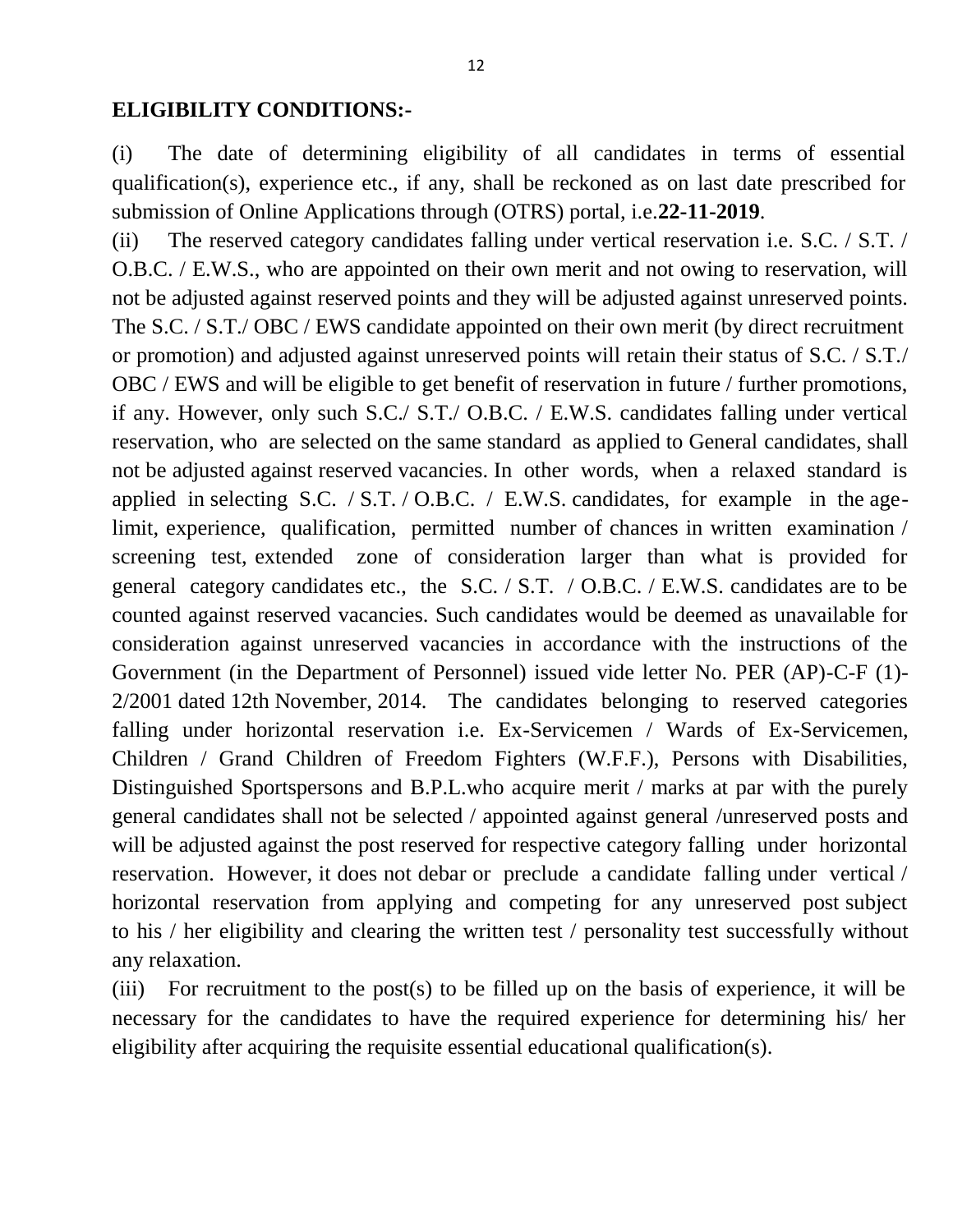- (iv) The decision of the Commission regarding eligibility etc. of a candidate for admission to Evaluation / Personality Test or selection will be final and no correspondence / personal enquiries will be entertained.
- (v) Onus of proving that a candidate has acquired requisite degree/ essential qualification(s) by the stipulated date, shall be on the candidate and in the absence of proof to the contrary, the date as mentioned on the face of certificate/ degree or the date of issue of certificate/degree shall be taken as date of acquiring essential educational qualification(s). No extra opportunity shall be provided to the candidates to produce appropriate certificates at the time of evaluation.
- (vi) In respect of equivalent clause in Essential Qualifications, if a candidate is claiming a particular qualification as equivalent qualification as per the requirement of advertisement, then the candidate is required to produce (proof) i.e. order / letter in this regard, indicating the Authority (with number and date) under which it has been so treated otherwise the candidature / Online Application is liable to be rejected.

### **AGE: Clarification:-**

Five years relaxation in upper age limit is admissible only to the bonafide SC of H.P. / ST of H.P. / OBC of H.P. / WFF of H.P. / Persons with disabilities of H.P. candidates. For H.P. Govt. employees and Ex-Servicemen of H.P.; age relaxation is as per Government's instructions issued from time to time. However, age relaxation is admissible only in case, there is any post(s) reserved for particular category.

# **COMPUTER BASED TEST/ OFFLINE TEST (OBJECTIVE OR DESCRIPTIVE/ EXAMINATION / ASSESSMENT / PERSONALITY TEST / FINAL SELECTION:-**

- (i) Candidates in the ratio of 10 times of total number of posts advertised will be declared qualified in the written objective type examination (MCQ) (Computer based test / off line test) of 90 minutes duration to be called for evaluation. Provided that Computer Based Test shall be conducted in single slot with same question paper and in different slots with different sets of question paper depending upon the total number of candidates who have to take the test and the number of computer terminals available with the Commission at the particular date for Computer Based Test.
- **ii**) In the Written objective type examination (Computer Based Test / Offline Test) there will be 85 questions of 01 mark each on the basis of syllabus approved by the Commission for the test. Each question will be followed by four answer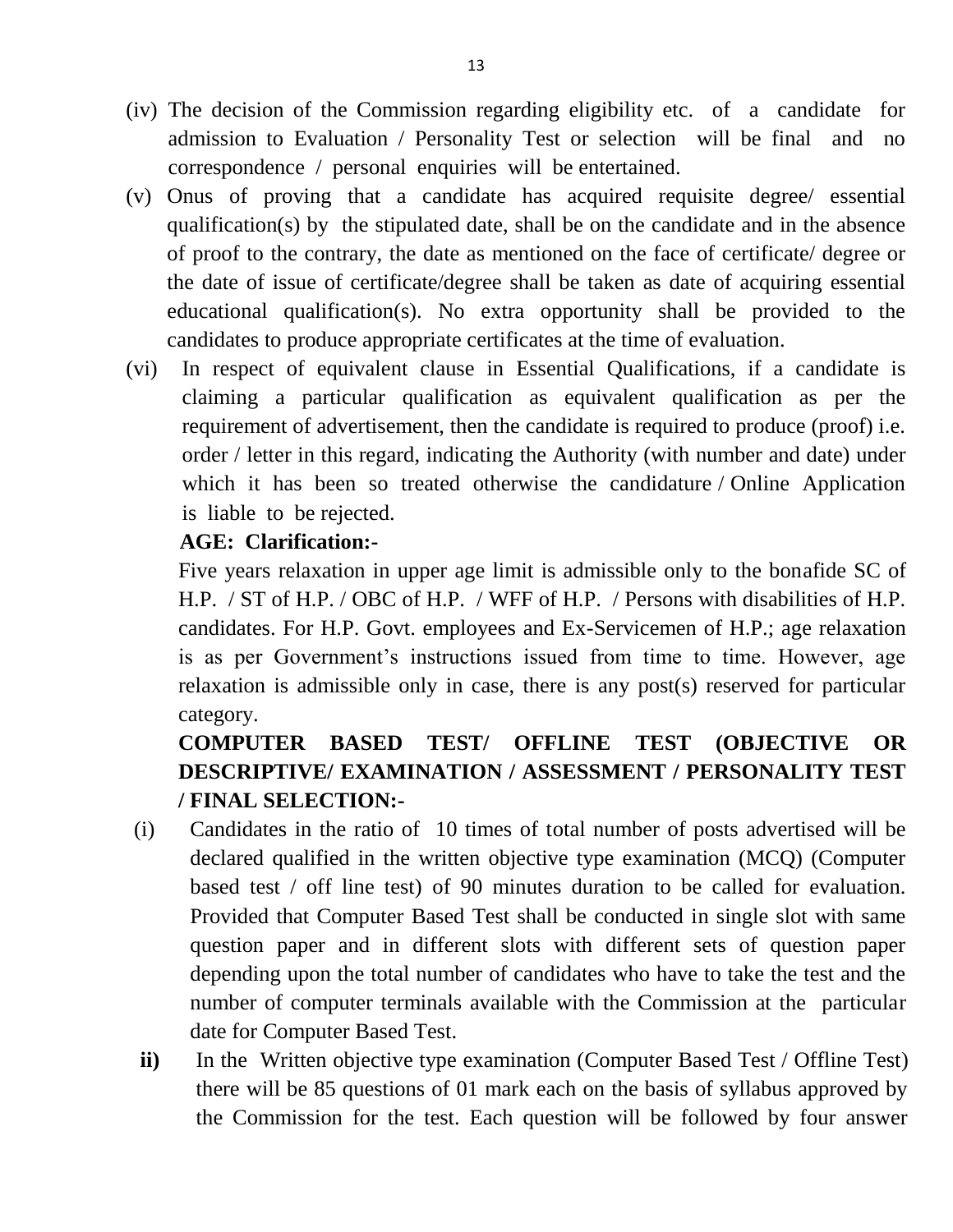options i.e.  $(A, B, C \& D)$ . The candidate will have to click on the circle adjacent to the option he / she think is correct.

- **iii)** Marks obtained in the Written objective type examination (Computer Based Test / Offline Test) will be added with the marks obtained in the evaluation for ascertaining the Merit.
- **iv)** Minimum pass marks in Written objective type examination (Computer Based Test / Offline Test) are 25% for the candidates of General category and 20% for the candidates of reserved categories. Any correlation drawn by the candidates between their score in the Written objective type examination (Computer Based Test / Offline Test) and final merit at a later stage is completely unwarranted. No representation(s) shall be entertained in this regard.
- **v)** Final selection of a candidate will be made solely on the basis of his/ her merit in the Written objective type examination (Computer Based Test / Offline Test) + Evaluation, which will be of maximum ( $85 + 15$ ) = 100 marks.
- **vi)** In case the marks of candidate(s) in Written objective type examination (Computer Based Test / Offline Test) + Evaluation are equal then the candidate who have scored more marks in the Written objective type examination (Computer Based Test / Offline Test) will be placed above the candidate scoring lesser marks in the Written objective type Examination (Computer Based Test / Offline Test) and if the marks of Written objective type examination (Computer Based Test / Offline Test) are equal then the candidate senior in age will be placed above the candidate junior in age.

The key of Computer Based Test shall be uploaded online on the "MY EXAMINATION MY ONLINE REVIEW' in the User ID of the concerned candidates immediately after the conduct of computer based test for calling objections against the answer key, if any. Three days time from the date of publishing the key (day of publishing the key plus 3 (three) days upto 11.59 P.M. of the last date of receipt of objections after which the link will be disabled) shall be given for inviting objections in the key which shall be submitted only in online mode. Objection(s) submitted in any other mode will not be entertained. The objections, if any, will be got verified from the concerned Subject Expert / Paper Setter and, if found correct, a revised key of that Written Objective Type Examination (Computer based test) shall be prepared. The final / revised answer key alongwith question paper shall be uploaded on the website of the Commission immediately after the declaration of the result of CBT.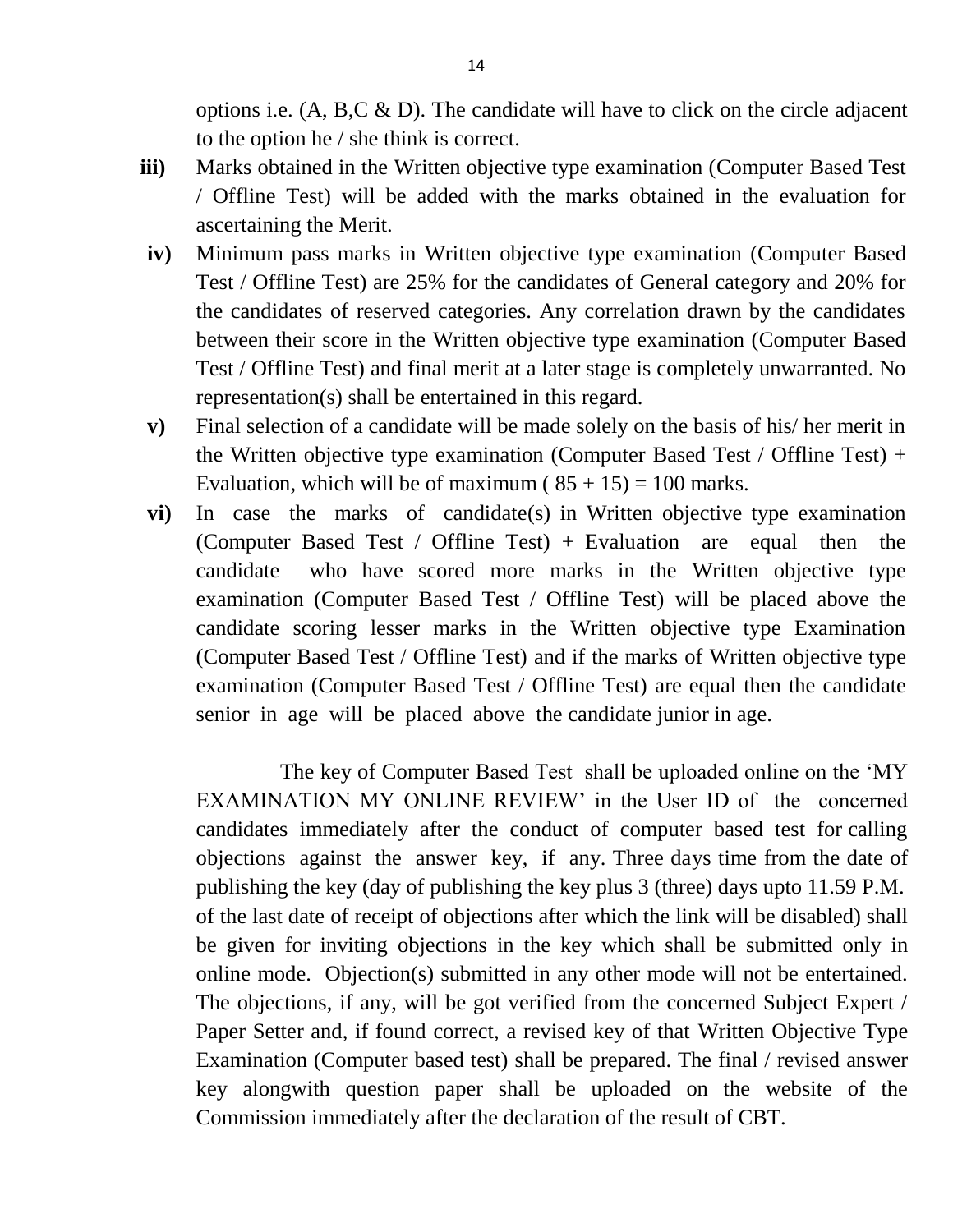The key of Offline Test (objective type) shall be uploaded on the official website immediately after the conduct of test for inviting objections, if any, from the candidates. Seven days time (day of publishing the key plus seven days upto 05.00 P.M. of the prescribed last date of receipt of objections) shall be given for inviting objections, if any, against the provisional key. The objections, if any, will be got verified from the concerned Subject Expert / Paper Setter and, if found correct, a revised key of that Written Objective Type examination (off line) shall be prepared. The final / revised answer key shall be uploaded on the website of the Commission immediately after declaration of result of screening test.

## **No representation / objections will be entertained after uploading of Revised Key.**

- **vii)** There will be negative marking for incorrect answers (as detailed below) for all questions :- a) There are four alternatives for the answers to every question. For each question for which a wrong answer has been given by the candidate, one fourth (0.25) of the marks assigned to that question will be deducted as penalty. b) If a candidate gives more than one answer, it will be treated as a wrong answer even if one of the given answers happen to be correct and there will be same penalty as above for that question. c) If a question is left blank i.e. no answer is given by the candidate, there will be no penalty for that question. d) Where there will be two correct answers instead of one correct answer out of four options of a question, all those candidates who will click / encode any one of these two correct answers will be awarded marks allotted to that question.
- **viii)** Marks of the candidates obtained in the Written Objective Type Examination (Computer Based test / Offline test ) / Evaluation (if appeared)  $\&$  cut off marks shall be displayed on the Commission's website after the declaration of final result for their information. Besides this no other information shall be made available either by means of a hard copy or soft copy.
- **ix)** For more information of candidates, HPPSC (Procedure & Transaction of Business and Procedure for the Conduct of Examinations, Screening Tests & Interviews etc.) Rules, 2018 are available on Commission"s website.
- **x)** The eligibility of candidate(s) called for the Evaluation will be determined on the basis of original documents produced on the day of Evaluation and the Commission will not be responsible if the candidature of any candidate is rejected at that stage or at the time of verification by the appointing authority.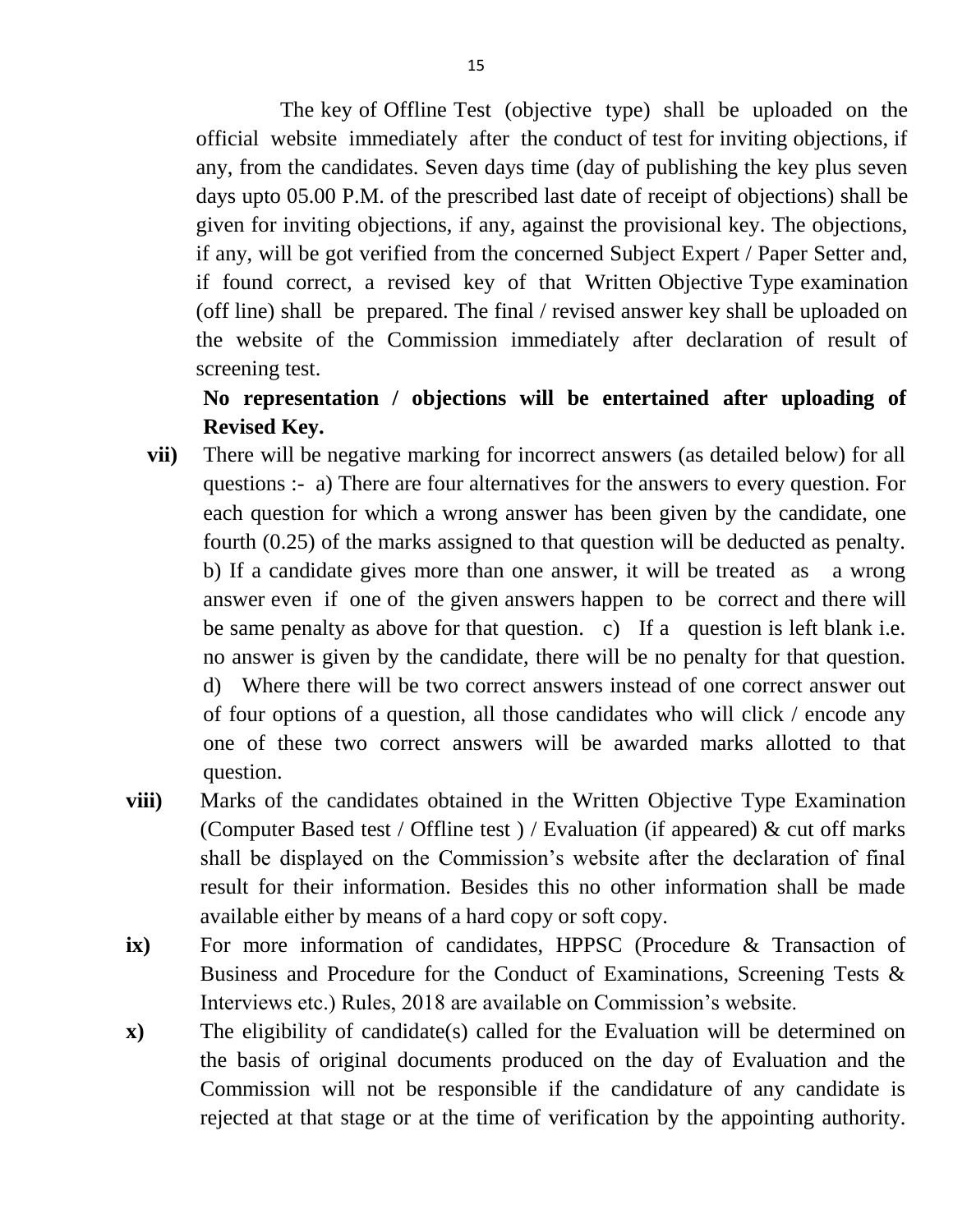As such, admission to the Written Objective Type Examination (Computer Based test / Offline test) / evaluation shall be purely provisional.

- **xi)** Summoning of the candidate(s) for Evaluation; conveys no assurance whatsoever that they will be selected or recommended. Appointment orders to the selected candidate(s) will be issued by the appropriate appointing authority.
- **xii)** If any person with disability requires scribe/ reader, having disability of 40% or more, he / she has to request for the same in writing to the Commission alongwith copy of disability certificate issued by the competent authority at least seven days prior to the Written Objective Type Examination (Computer Based test / Offline test ) for the concerned post. Such applications will be entertained on merit and as per rules.
- **xiii)** Re-checking / re-evaluation, for the written examination(s) / Screening Tests/ Computer Based Test (either offline or online)/ Evaluation will not be allowed in any case.

### **OTHER CONDITIONS:-**

- 1. All candidates, whether in Government Service or Government owned Industrial or Public Enterprises or other similar organizations or in private employment should submit their applications online directly to the Commission. Persons already in regular Government service, whether in a permanent or temporary capacity are required to submit a declaration that they have informed in writing to their Head of Office / Department regarding having applied for a particular post. In case, a communication is received from their employer by the Commission withholding permission to any candidate applying for / appearing for the screening test / computer based test / examination / evaluation such application(s) will be liable to be rejected.
- 2. Contractual / Casual / adhoc / daily rated / work charged employees do not need to produce NOC from the concerned employer.
- 3. In Government service (regular service) candidates may apply to the Commission along with requisite examination fees with information to their Head of Departments / Employer for issuing NOC. Any candidates, who are in regular Government Service or Government owned Industrial service, will not be Evaluated / Interviewed unless he/she produces NOC from the concerned employer.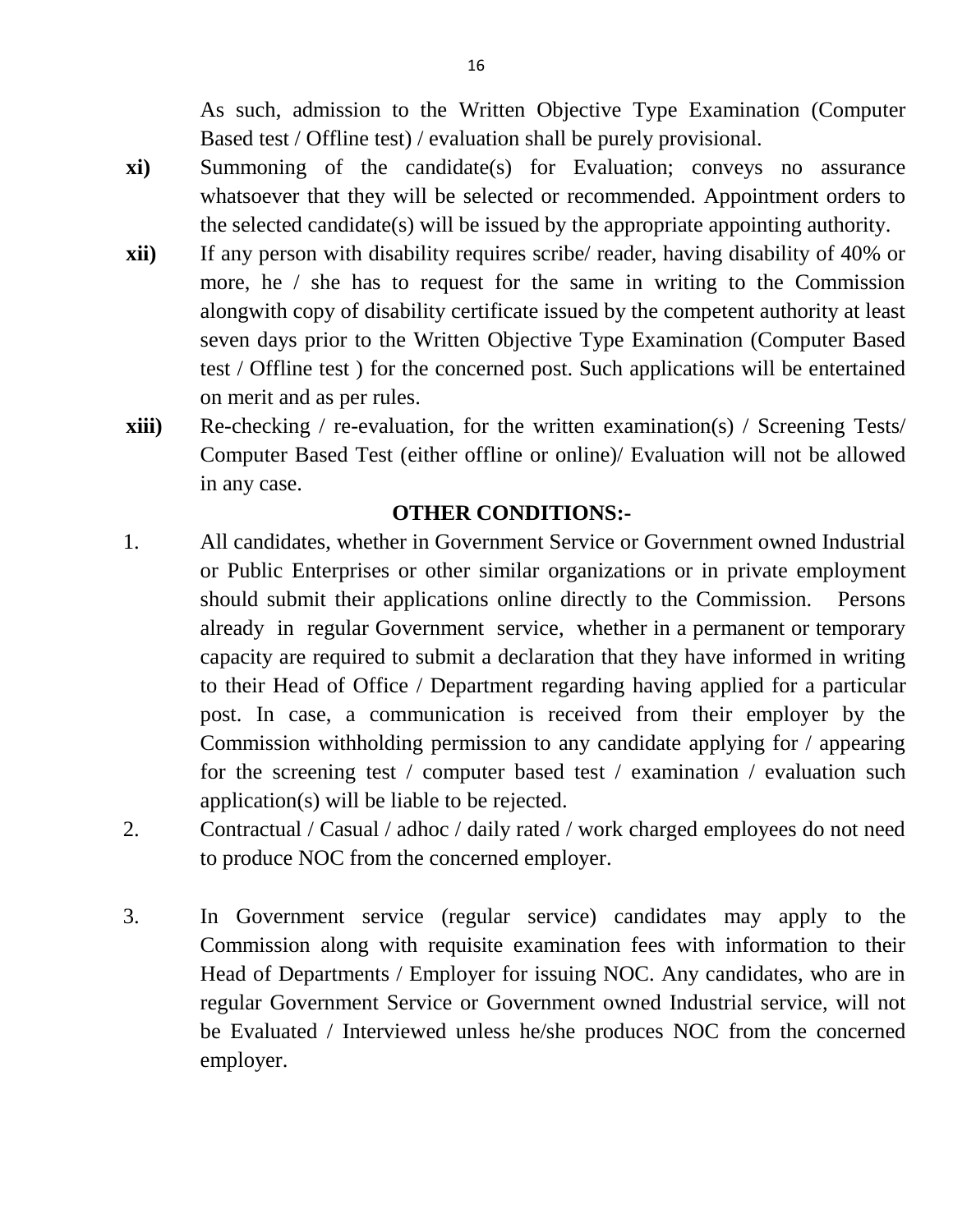- 4. It may be ensured by the candidates before submitting the applications that furnishing of false information and documents or suppression of any factual information in the application form would entail disqualification. If the fact that false information / document(s) has been furnished or that there has been suppression of any factual information in the application; comes to the notice at any time during the service of a person, his service would be liable to be terminated.
- 5. The candidates applying for the post(s) should ensure that they fulfill all the eligibility conditions for admission to the examination. Their admission at all stages of Written Objective Type Examination (Computer Based test / Offline test) / evaluation for which they are admitted by the Commission will be purely provisional, subject to their satisfying the prescribed eligibility conditions. If on verification at any time before or after the screening test/ computer based test / written examination or personality test / evaluation, it is found that they do not fulfill any of the eligibility conditions; their candidature for the concerned examination will be cancelled by the Commission.
- 6. Candidate, who is or has been declared by the Commission to be guilty of:- (A) Obtaining support for his/her candidature by the following means, namely :
	- i) offering illegal gratification to,

ii) applying pressure on,

iii)blackmailing and threatening to blackmail any person connected with the conduct of the examination or

(B) impersonating or

- (C) procuring impersonation by any person or
- (D)submitting fabricated documents / documents which have been tampered with or
- (E) making statements which are incorrect or false or suppressing material information or
- (F) resorting to the following means in connection with his/her candidature for the examination, namely :-
- i) obtaining copy of question paper through improper means,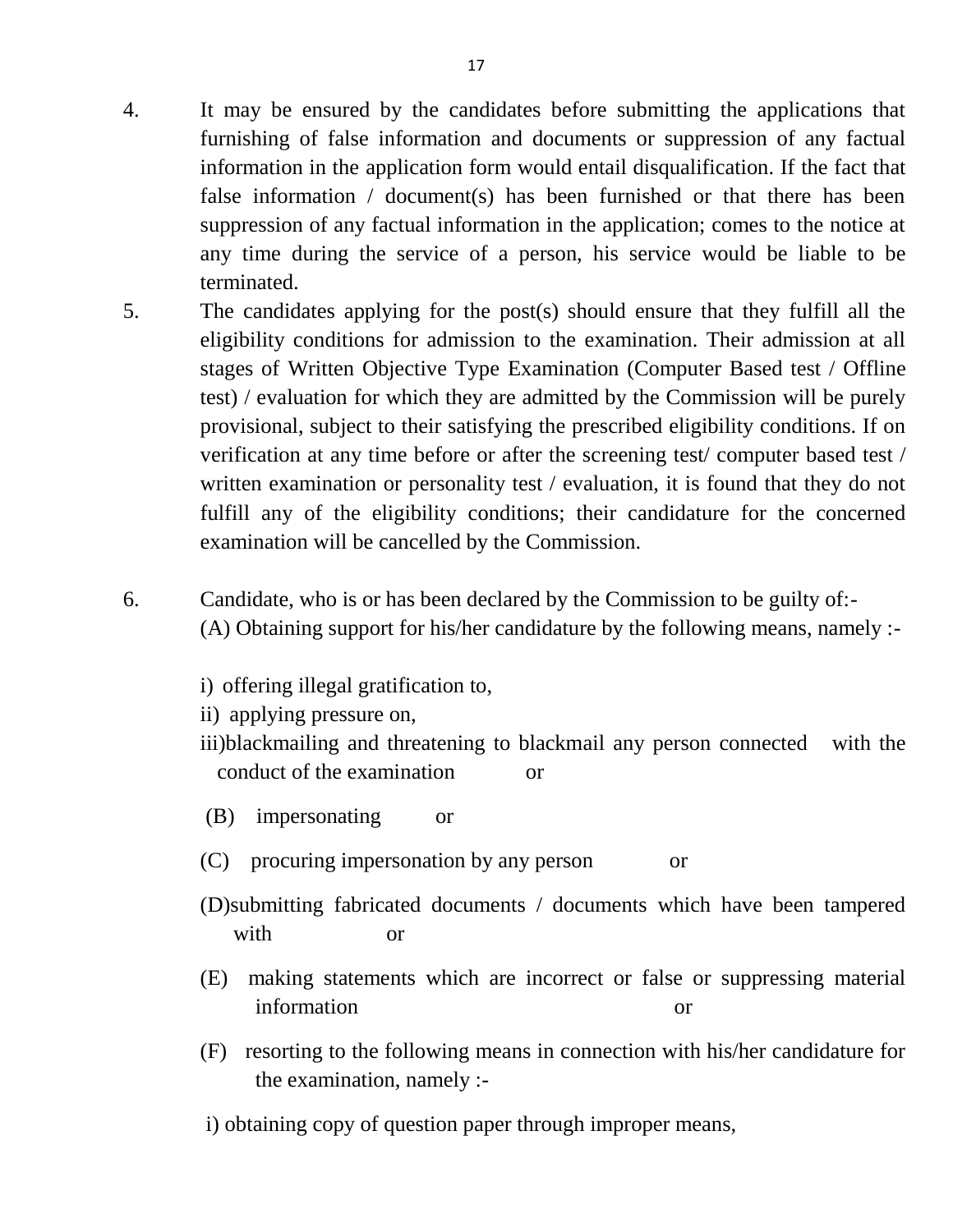ii) finding out the particulars of the persons connected with secret work relating to the examination,

| iii) influencing the examiners |  |
|--------------------------------|--|
|--------------------------------|--|

- (G) using unfair means during the examination or
- (H) writing obscene matter or drawing obscene sketches in the scripts or
- (I) misbehaving in the examination hall including tearing of the scripts, provoking fellow examinees to boycott examination, creating disorderly scene and the like or
- (J) harassing / doing bodily harm to the staff employed by the Commission for the conduct of their examinations or
- (K) being in possession of / using (mobile phone, pager) / any other electronic equipment / device / any other equipment capable of being used as a communication device during the examination or
- (L) violating any of the instructions issued to candidates alongwith their admission certificates or
- (M) attempting to commit or as the case may be abetting the Commission of all or any of the acts specified in the foregoing clauses; may in addition to rendering himself/herself liable to criminal prosecution, be liable:- to be disqualified by the Commission from the examination for which he/she is a candidate or
- (N) to be debarred either permanently or for as specified period:
	- i) by the Commission from any examination or selection held by them.
	- ii) by the Central Government from any employment under them and
- (O) if he/she is already in service under Government to disciplinary action under the appropriate Rules. Provided that no penalty under these Rules shall be imposed except after:
	- i) giving the candidate an opportunity of making such representation, in writing as he/she may wish to make in that behalf; and